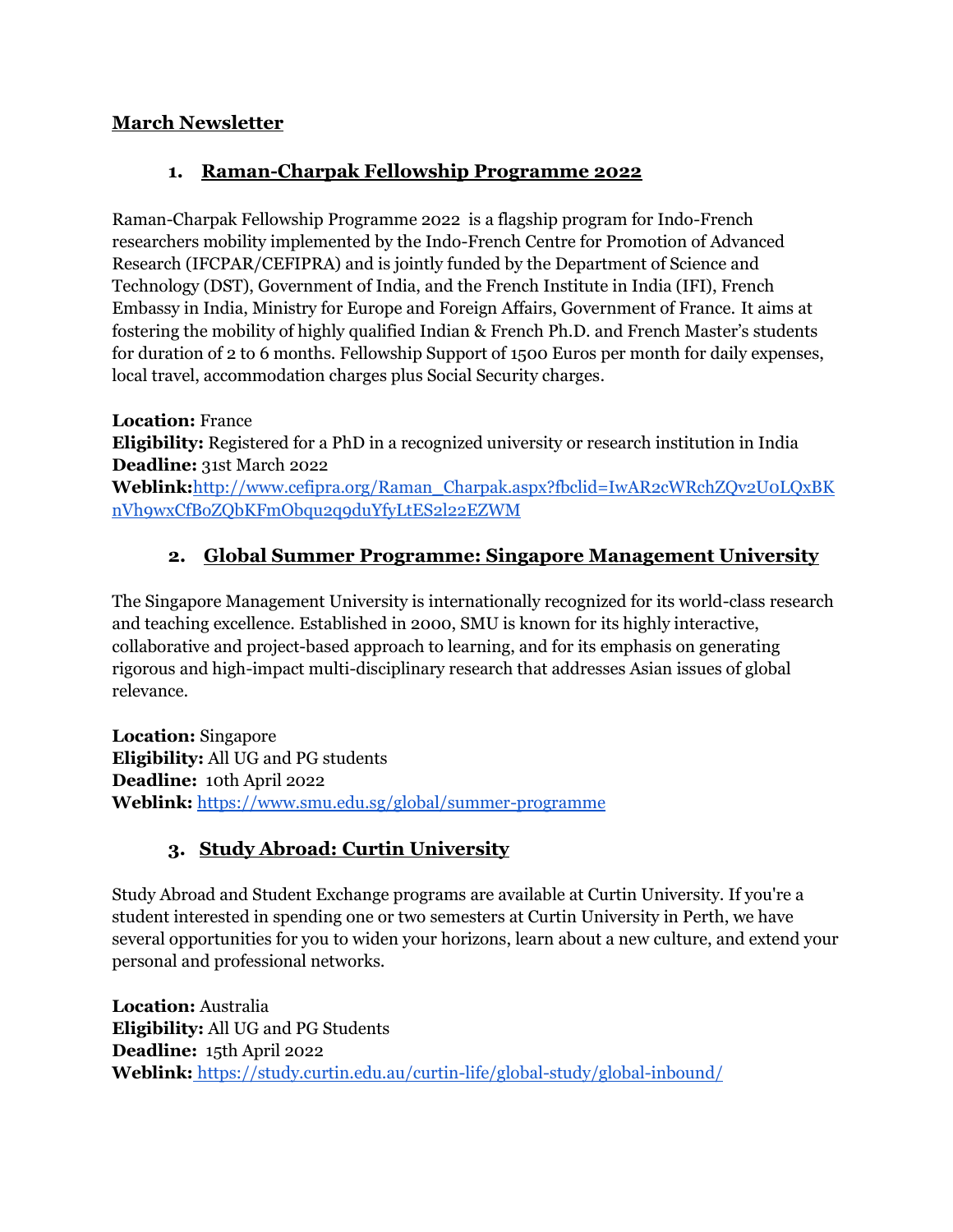Students of IIT Kharagpur who are interested in applying can reach out to [International](https://ircell.iitkgp.ac.in/)  [Relations Cell](https://ircell.iitkgp.ac.in/) before 1st April 2022.

# **4. Inlaks Shivdasani Foundation Scholarships**

The Inlaks Shivdasani Foundation Scholarships can be availed by meritorious Indian students studying in universities in the UK, the US, and other European countries. The Program provides grants, awards, and scholarships to students doing full-time Master, or Doctoral degrees. The scholarship amount is given just once, and the Foundation does not allocate more than USD 100,000.

**Location:** US, UK, and other European countries **Eligibility:** All UG and PG Students **Deadline:** 30th March 2022 **Weblink:** <https://www.inlaksfoundation.org/scholarships/how-to-apply/>

# **5. Ministry of Education Taiwan Scholarship**

The Taiwan Scholarship of the Ministry of Education aims to encourage outstanding students from non-diplomatic countries (excluding mainland China, Hong Kong, and Macau) to study in Taiwan for bachelor, master's, and doctoral degree programs. The full tuition and part of the miscellaneous fees will be subsidized for the recipients each semester. A monthly subsidy of NT\$15,000 for college students and a monthly living allowance of NT\$20,000 for master's and doctoral students.

**Location:** Taiwan **Eligibility:** All UG and PG Students **Deadline:** 31st March 2022 **Weblink:** <https://tafs.mofa.gov.tw/SchDetailed.aspx?loc=tw&ItemId=8>

#### **6. Summer at BGU**

BGU International is proud to collaborate with the university's world-renowned academic departments to organize top-quality international summer programs for students at various stages of their education, as well as professionals who are seeking further engagement in their respective fields. There are two specific types of programs Global Health Summer Program and Data mining and Business Intelligence for cyber security.

**Location:** Israel **Eligibility:** Students in their third year of undergraduate studies (and higher) **Deadline:** 27th March 2022 **Weblink:** https://in.bgu.ac.il/en/international/Pages/Short/summer.aspx